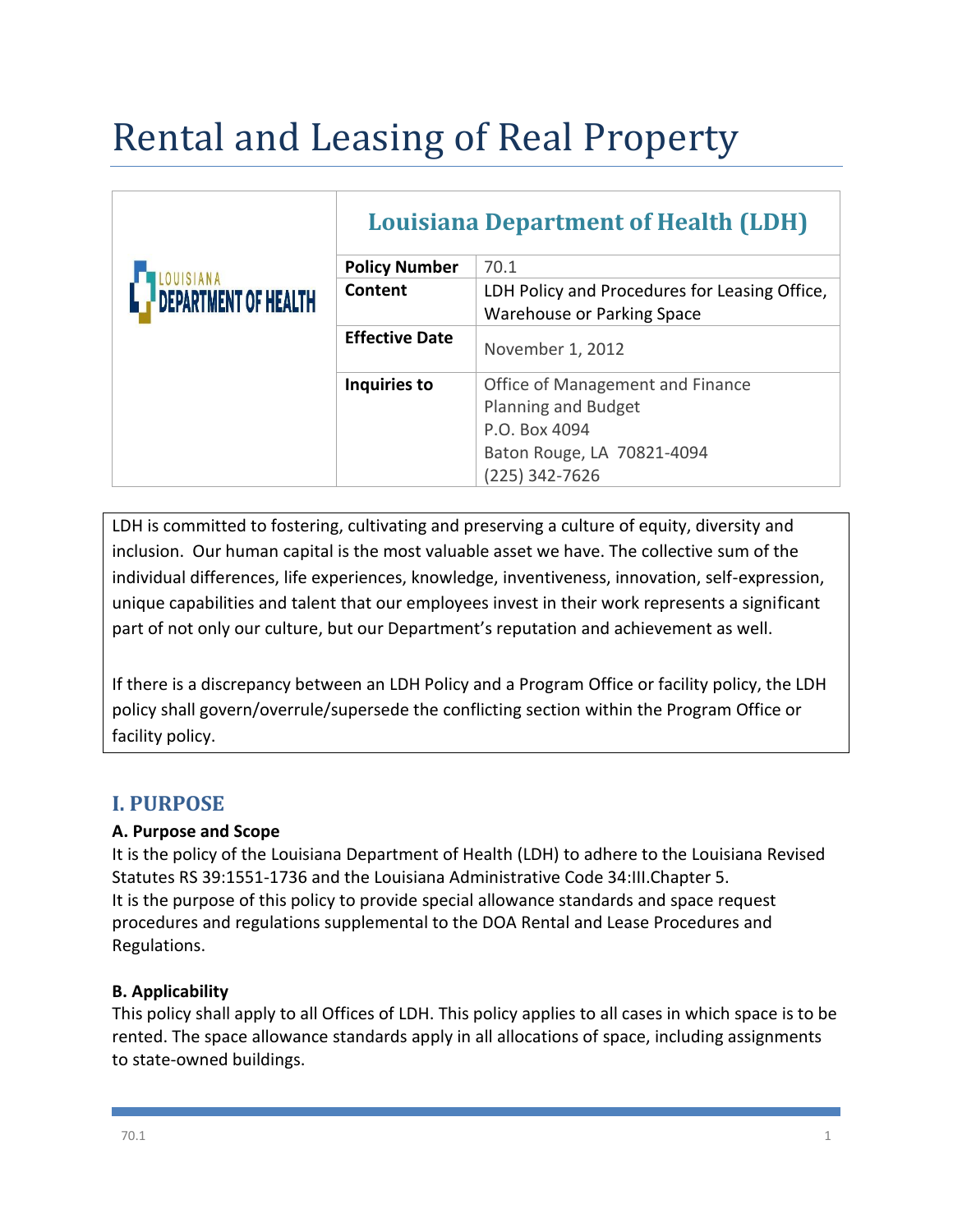# **II. REQUESTS FOR SPACE**

Requests for space must conform to LDH guidelines established in conformance with the State of Louisiana, Division of Administration (DOA) Rental and Lease Procedures and Regulations and the Louisiana Administrative Code 34:III.Chapter 5. Any exceptions to that document contained in this policy are approved by the Division of Administration Facility Planning and Control Section.

## **A. Standard for Space Allowances**

Requests for space should be based on the following special allowances and should clearly reveal in explanatory figures that the amount of space requested was arrived at by application of the following criteria:

1. Administrative Space

## a. Definition of Administrative Space

Administrative space includes all offices or work station areas that will be occupied by employees and their furniture, equipment and other accessories necessary for the performance of their duties.

#### b. Qualifying Administrative Space

Requests for administrative space shall be quantified, according to employee needs, on the DOA Request for Approval (RL-2A and RL-2B Forms) - See Exhibit A and B.

The requested size of an office/work station shall be based on the minimum amount of space required for the employee to perform his/her duties in an efficient manner, with a reasonable degree of dignity.

The LDH Lease Manager shall ensure the reasonableness of each request and shall recommend to the Undersecretary or his designee any adjustments deemed necessary.

#### c. Maximum Allowance for Administrative Space

The maximum allowable area for administrative space shall be based on space standards issued by the DOA Facility Planning and Control and is generally based on Civil Service position level.

#### 2. Common Function Standards

The Assistant Secretary shall assure that requests for common functions areas are based on real need and that figures used in determining the amount of space needed are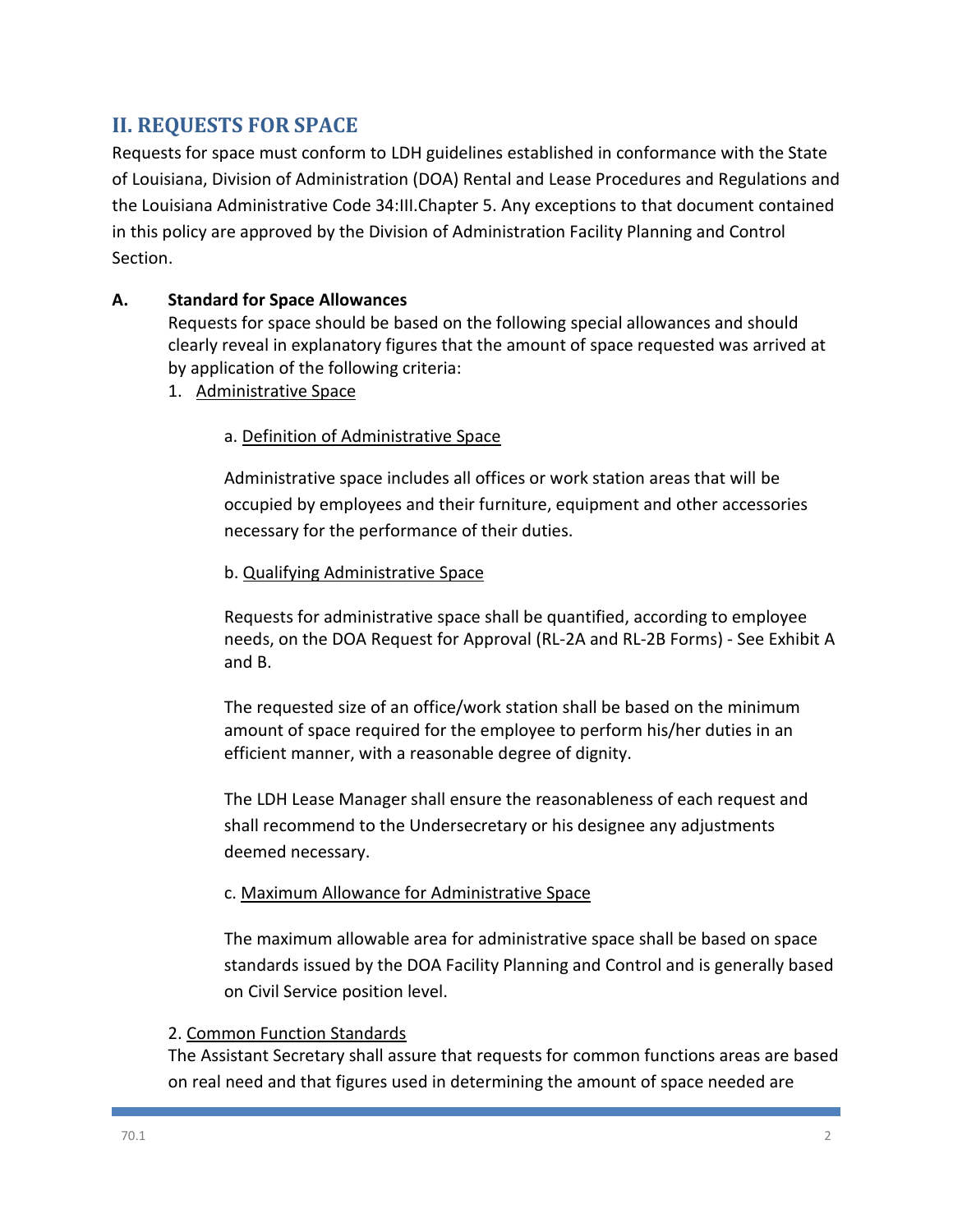derived from reliable studies. Utilization of common function areas shall be maximized by sharing between proximate agencies and by combining the functions of a room where it is practical to do so (eg., conference/training/break area, or conference room/library, etc.).

#### a. Conference/Meeting Rooms

Fifteen (15) square feet per person based on number of persons room will hold.

#### b. Classroom/Training Rooms

Desk/arm chair seating - 12 square feet per person Conference Table Seating same as for Conference room Desk and Chair - 40 square feet per person.

## c. Reception Area

Twelve (12) square feet per person based on average visitor load.

## d. Kitchen

Based on number of employees divided by 1.2 then multiplied by 10 sq.ft. plus approximately 20 sq.ft. for an 8' counter, plus approximately 8 sq.ft. for the refrigerator, plus approximately 8 sq.ft. for stove, plus approximately 8 sq.ft. for each vending machine. For small offices consisting of less than 15 staff, do not divide number of staff by 1.2.

## e. Lunch/Break Area

If both kitchen and lunch room are requested, total of both shall be based on the formula for kitchens.

f. Copy Machine Area, Mailrooms, Supply Rooms, Storage Rooms 110 square feet...should be combined with Mail Room or Receptionist Area.

## g. Restrooms

The following are the requirements for restrooms used when a lease is competitively bid. Similar requirements should be considered on a negotiated lease.

Lessor must provide adequate number of enclosed water closets and lavatories in accordance with Louisiana State Plumbing Code 2000 Edition. Provide separate rest rooms for staff and public. The number of staff rest rooms shall be based on approximate number of employees (## females and ## males) to be located within or immediately adjacent to the leased space, and the number of public rest rooms to be based on approximate number of clients and must include one (1) male handicapped restroom and one (1) female handicapped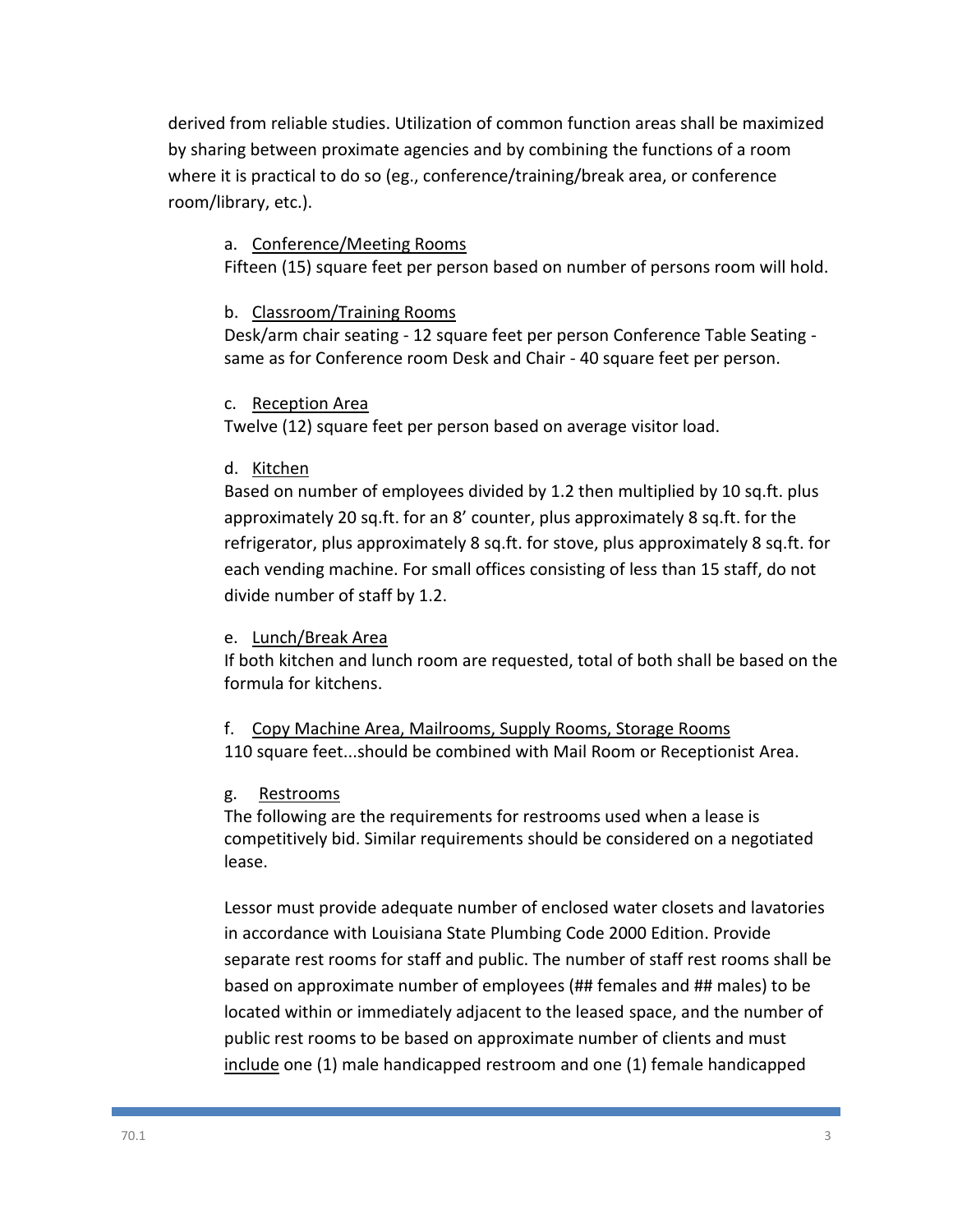restroom located immediately adjacent to the waiting area. Hot and cold running water shall be available at all lavatories.

Restroom(s) must be equipped with tank type or flush valve commercial grade toilet(s) or suitable for commercial use. Residential toilets will not be acceptable.

PUBLIC HANDICAPPED REST ROOMS Must be located adjacent to the waiting area Have a drain in the middle of the floor Air blower only for drying hands Mirror over lavatory Rest room that opens directly into waiting room will have a modesty panel in front of door(s) opening Well lighted and vented with dual switch controls in light switch where designated by Lessee Soap dispenser Controlled delivery roll toilet tissue dispenser Twenty (20) gallon trash bin

#### **EMPLOYEE REST ROOMS**

#### FEMALE

Privacy locks and coat hook on all stalls Wall hung sanitary napkin disposal bin in each stall Well lighted and vented with vent control in light switch Equipped with full length mirror and mirror over lavatory Double roll toilet tissue dispensers in each stall Paper towel dispenser Small cabinet under lavatory or wall hung cabinet to hold extra supplies The number of stalls (water closets) shall be in accordance with Louisiana State Plumbing Code 2000 Edition based on the number of female employees to be housed at this location. Soap dispenser Twenty (20) gallon trash bin

#### MALE

Privacy locks on stalls Well lighted and vented with vent control in light switch Mirror over lavatory Double roll toilet tissue dispensers in each stall The number of stalls (water closets) shall be in accordance with Louisiana State Plumbing Code 2000 Edition based on the number of male employees to be housed at this location.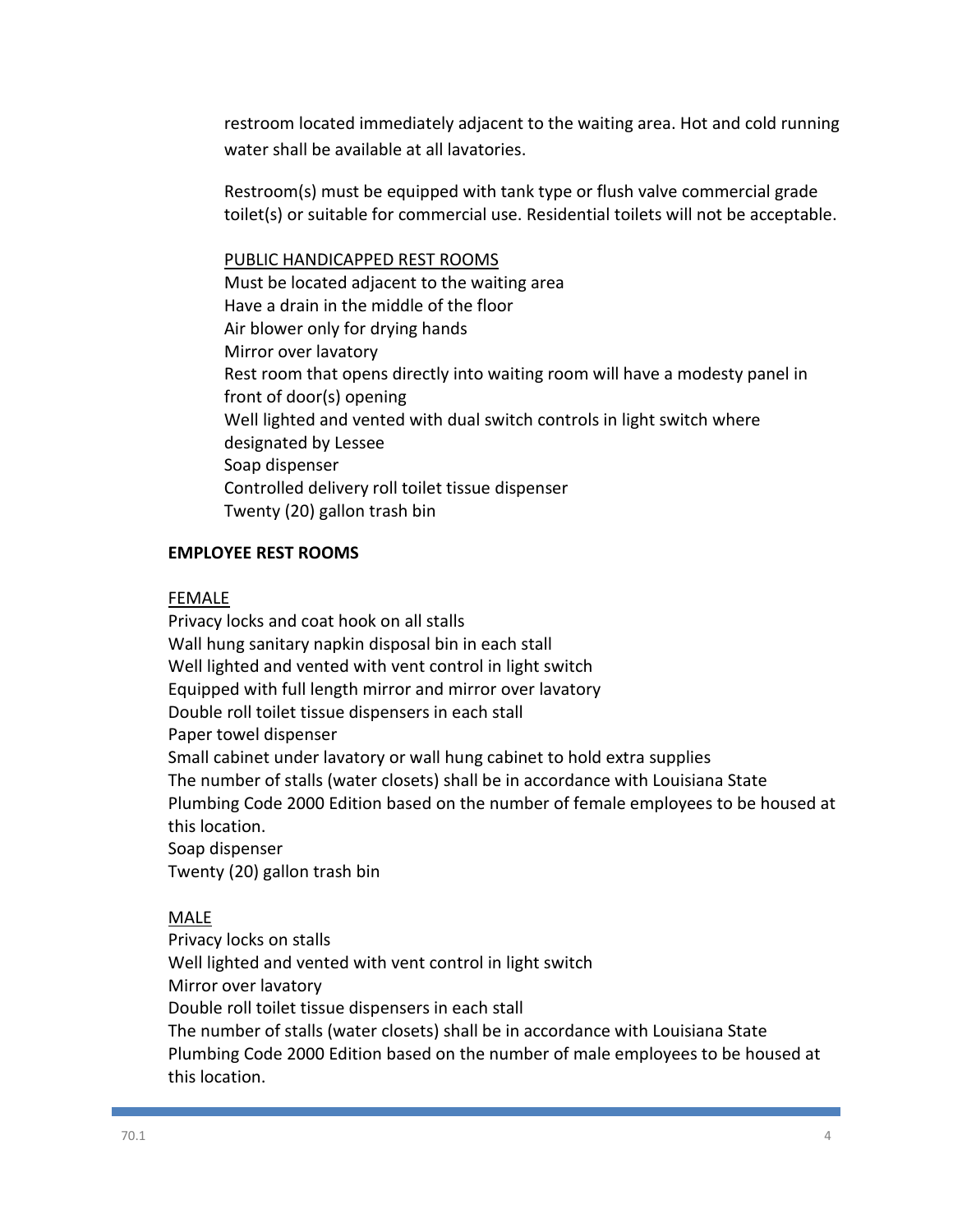Paper towel dispenser Soap dispenser Twenty (20) gallon trash bin Small cabinet under lavatory or wall hung cabinet to hold extra supplies

## 3. Special Function Standards

To quantify the amount of space needed, use the total amount of space displaced by the equipment, furnishings, shelving boxed records, etc. (as measured), and add an adequate amount for internal circulation. Internal circulation is that space which is necessary to allow optimal access in and around furniture, equipment, shelving, etc. Internal circulation needs vary greatly, depending on the function of an area (the type of equipment or materials to be placed there) so the requesting administrator is required to be particularly attentive to this aspect in calculating special function needs.

This standard applies to the special needs unique to some units because of the nature of their work, but does not include special programmatic needs (exam rooms, therapy rooms, etc.) which exist in some programs statewide, and which may be subject to standardizations (see II A-4 below).

Requests for special space should be fully explained and justified and should reveal evidence of sound planning for economy and efficiency of space utilization.

The list below includes some of the special functions areas that could be included in a space request. Equipment Storage Room Computer Room Microfilm Room Warehouse Central Files Printing Facility Records Storage Library Software Supply Room Laboratories Vocational Evaluation Workshop

#### 4. Special Programmatic Space Standards

Each Office shall establish standard special allowances and requirements for special programmatic spaces such as interview rooms, dictating rooms, treatment or examination rooms, group therapy rooms, etc., in all cases where standardization is feasible and desirable. Maximum allowances for purposes of quantifying space, minimum acceptable room sizes, and special requirements such as plumbing shall be addressed in these guidelines. The number of such rooms needed per office or facility, based on factors such as number of workers or client population served, shall also be standardized.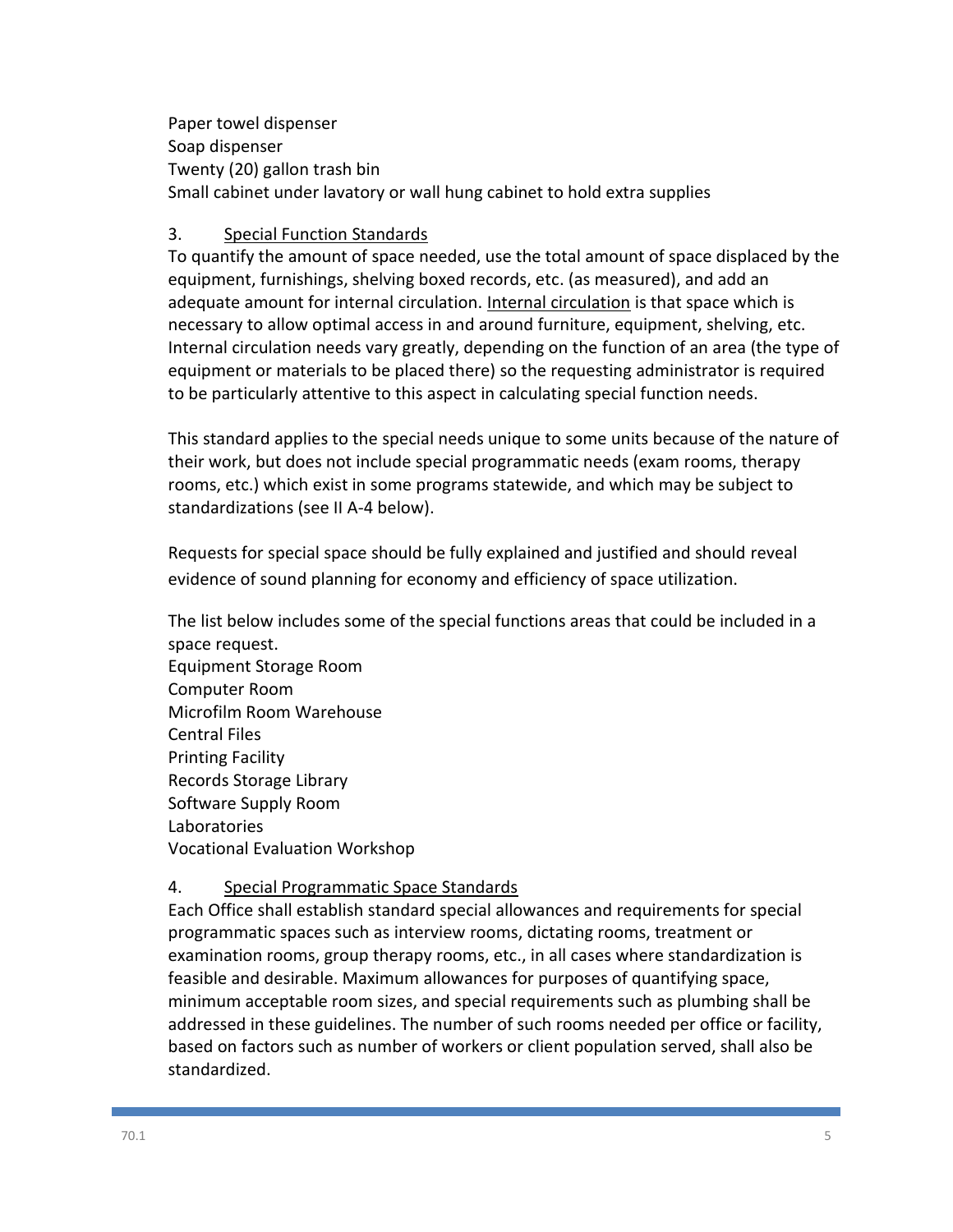Programmatic guidelines shall be submitted to the Undersecretary through the LDH Lease Manager for review and approval, and shall be adhered to thereafter, where applicable, in formulating requests for space.

## 5. Circulation, Common Space, and Unusable or Waste Space

## a. Definitions

Internal Circulation shall be any space used for circulation within the area designated for and used only by the agency such as hallways, pathways around desks or workstations, etc., leading to offices and other spaces to be used only by that agency.

Common Space includes electrical/mechanical rooms or other building operations/maintenance areas which may be included in the lease.

Unusable Space or Waste Space includes wall/partition displacement and all other spaces that are functionally useless due to poor condition, structural irregularities, and inefficient or unsuitable design. The excess space in over-sized rooms, if office sharing is impractical, is also considered unusable.

Usable Space is defined as follows: Usable space is the floor area occupied by the Lessee excluding exterior walls, equipment rooms (mechanical, electrical, telephone, and other building system rooms), dedicated corridors, lobbies, entrances, rest rooms, common space, stairwells, and elevators. The area is measured from the interior face of the exterior wall to the interior face of the wall defining the usable space. Usable space includes internal circulation.

b. Additional Guidelines

## 1. Lease Specifications

Parking and other building requirements, including the special requirements of the lessee agency, are presented to prospective lessors in the DOA Specifications for Lease Proposal as part of the bid package. The lessee agency is given the opportunity to inspect a lease site before final award of the bid by DOA. It is the responsibility of the lessee administrator to assure that all requirements as specified in the DOA Specifications for Lease Proposal are met.

The LDH Lease Manager shall be notified immediately, through the Assistant Secretary's Office, of any failures in compliance with the lease specifications.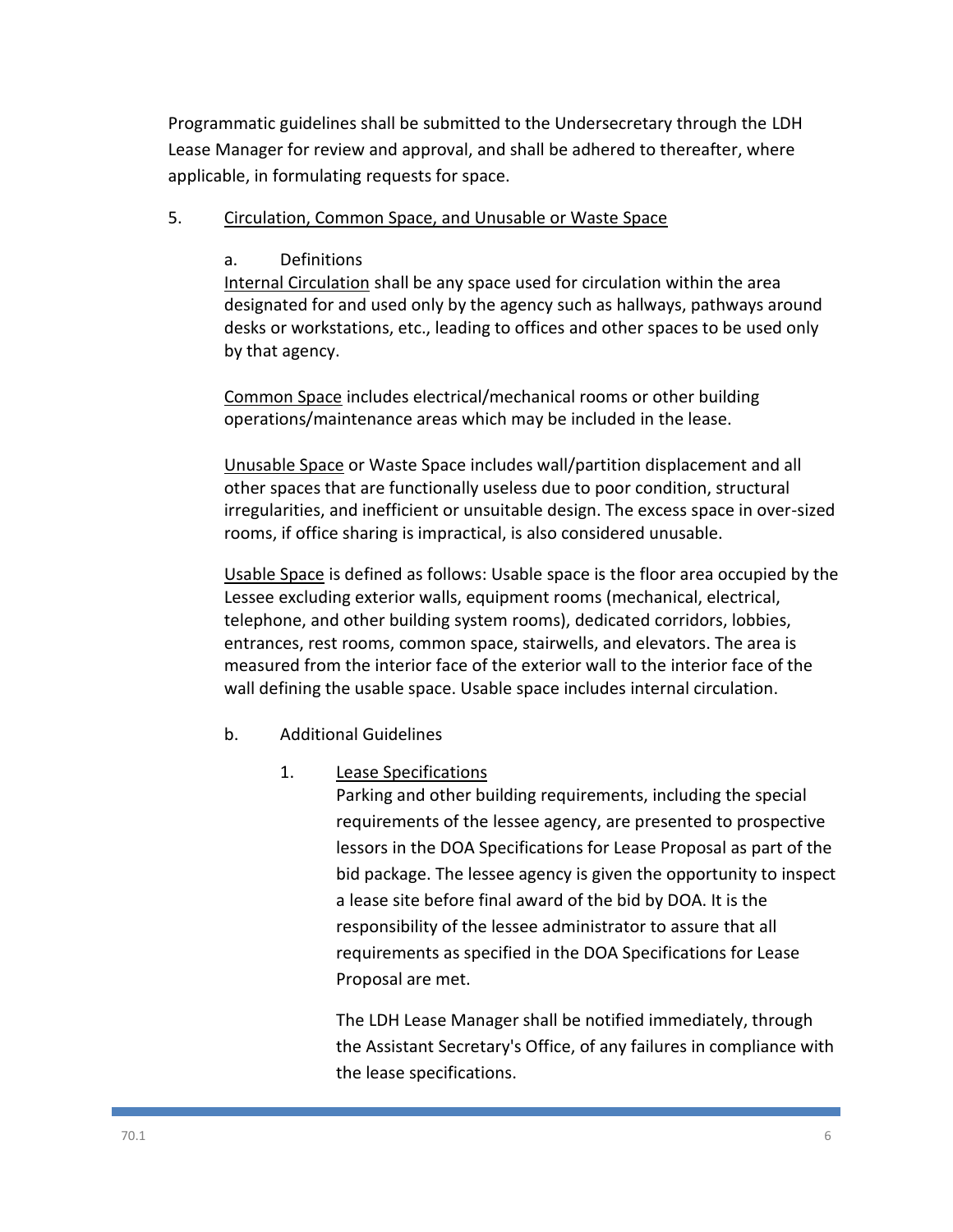# 2. Co-housing

The Assistant Secretary shall ensure that every consideration is given to the possibility of the lessee agency co-housing with other LDH programs if such programs are deemed programmatically compatible and the arrangement is economically advantageous to LDH.

# **III. LDH LEASE PROCEDURES**

# A. Open Specifications

It is the policy of LDH, in conformance with DOA Policy and State law, to require open specifications in bidding for space. The Assistant Secretary shall ensure that specifications in a request are written to assure maximum competition in the bidding process while still maintaining programmatic requirements.

# B. Lease Negotiation

Any lease for the use of less than 5000 square feet may be negotiated by the User Agency, subject to approval by the Division of Administration.

C. Submittal Process

The leasing process shall be executed to the following manner:

D. LDH Review and Approval

The User Agency shall have an assigned Office Lease Manager who will notify applicable parties of the lease expiration eighteen (18) months prior to that date on leases 5000 square feet or more, six (6) months under 5000 square feet.

Requests for space must have the approval of the Assistant Secretary, and must be submitted to the LDH Lease Manager no later than 150 days prior to the date of occupancy required for an existing lease.

- 1. Requests for Approval
	- a. All requests, including amendments, for space of less than 5000 square feet which is to be negotiated, and for 5000 square feet or more which is to be bid, must be submitted on the DOA's Request for Approval Form RL-2A or RL-2B on which the User Agency's request for space, location and terms of lease are detailed. The original request will be sent to LDH Lease Manager one (1) kept for the user's file
	- b. The LDH Lease Manager will review the request for conformity with LDH policy and transmit it to the Undersecretary for approval, or return it to the Assistant Secretary for corrections, further justification, etc.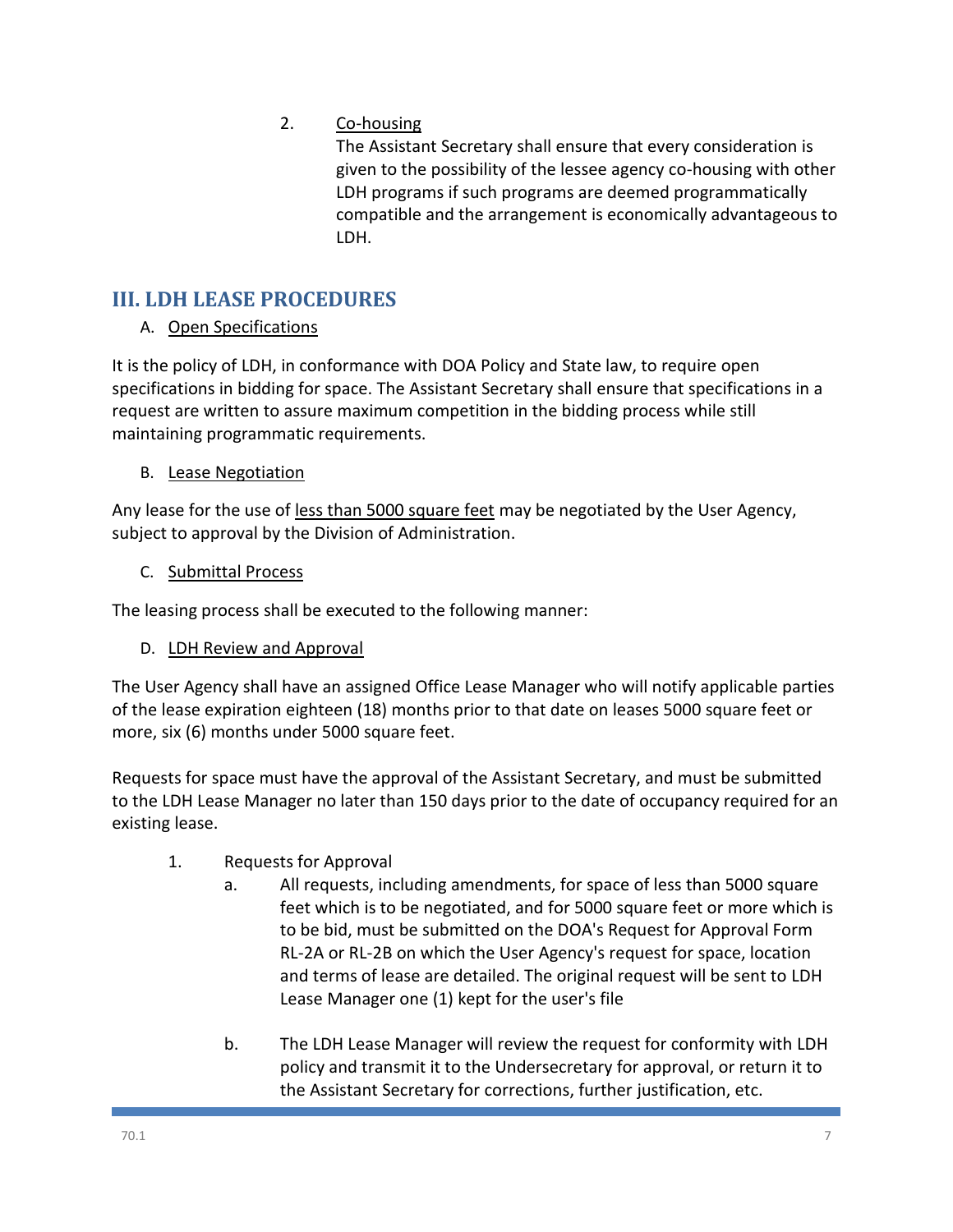- c. On approval by the Undersecretary or his designee, the LDH Lease Manager will file one (1) copy of the request and send another to DOA Rentals and Leases for approval.
- 2. DOA Approval Processing

The Budget Office of the Division of Administration will examine the request (RL-2) in relation to authorized programs, funds, and personnel, and the DOA Facility Planning and Control Section will approve, take under advisement, or disapprove, the User Agency request, taking into consideration the existing or offered price per square foot of rental space, which is deemed comparable by the DOA Facility Planning and Control Section.

- a. Requests approved for 5000 square feet or more
	- (1) For approved requests of 5000 square feet or more, DOA Rentals and Leases will prepare specifications and send a copy to the LDH Lease Manager to review and return to DOA.
	- (2) DOA Facility Planning and Control Section then releases specifications for bid. A pre-bid conference is scheduled by DOA whereby the proposed bid package is discussed. If revisions are needed an addendum is processed by the user agency through the LDH Lease Manager. The LDH Lease Manager will then notify DOA. This must be done seven (7) calendar days prior to the bid opening. When bids are received and reviewed, DOA Rentals and Leases will send a list of all bidders to the LDH Lease Manager, indicating the qualified low bid.
	- (3) The LDH Lease Manager will then forward to the User Agency for review. After corrections, additions, etc., the User Agency will send the final corrected copy to the LDH Lease Manager who will bring his files up to date and then forward to DOA.
	- (4) The LDH Lease Manager will review and consult with the User Agency (through the assigned Agency Lease Manager) and will return the bids to DOA Facility Planning and Control Section with (a) LDH`s concurrence with the recommended bid, or (b) justification as to why another bid should be selected. The User Agency shall inspect all bid premises. DOA Facility Planning and Control Section will award the bid, process a lease agreement (4 copies), have the lease signed by the lessor, with 4 notarized affidavits then transmit it to the LDH Lease Manager.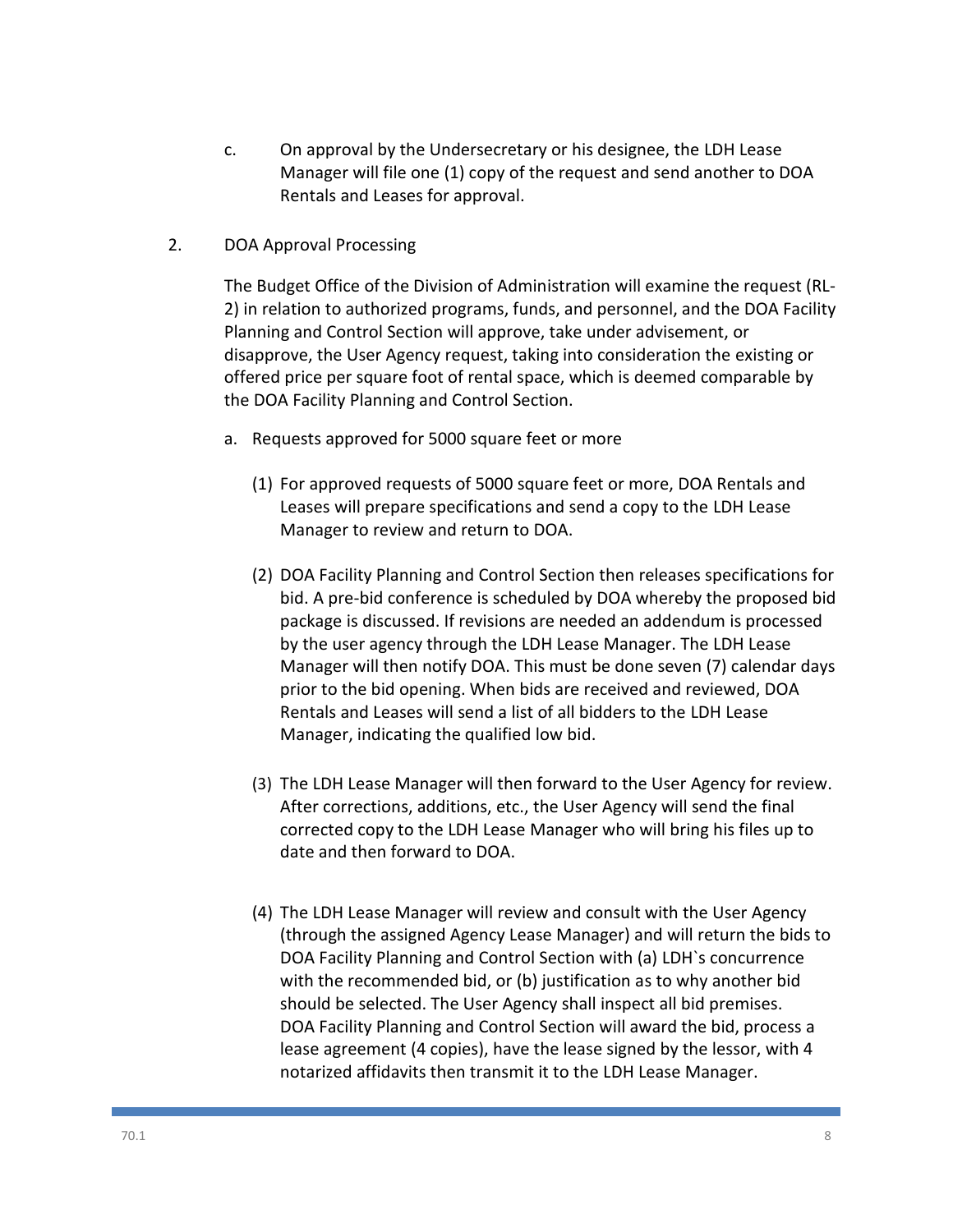- (5) The LDH Lease Manager will review the lease document to assure completion and correctness, then transmit it, attached to the previously approved original request, to the Undersecretary or his designee for his approval. On approval by the Undersecretary or his designee, the LDH Lease Manager will transmit the lease to DOA Facility Planning and Control Section for final DOA processing.
- (6) LDH Lease Manager will receive two approved copies of the lease from DOA, and will distribute copies to the designated Agency Lease Manager and maintains one copy for his files. He will then prepare a purchase order to arrange payments to the lessor.
- b. Requests approved for less than 5000 square feet

(1) Requests approved by DOA for less than 5000 square feet will be returned to the User Agency through the LDH Lease Manager, and the User Agency will then negotiate with lessor for the approved amount of space. The User Agency, having negotiated for space, will complete and submit to the LDH Lease Manager: (1) a RL-2A, (2) Written proposals from a minimum of three properties. If three proposals cannot be obtained, document the reason(s) the proposals could not be obtained in Section 9 of the RL-2A form.(See Exhibit C) (3) LDH Lease Justification, and (4) Scaled floor plans or revised scaled floor plans (1/4" or 1/8" scale) if changes to the configuration of the space are requested. The LDH Lease Manager will obtain the Undersecretary or his designees approval and forward to DOA Facility Planning and Control Section. See Exhibit D for Negotiable Lease Checklist.

(2) The agency is responsible for determining the length of time required for construction. Once the construction timeframe is established the request must be submitted to DOA to allow three months for processing the request in addition to the required time for construction.

(3) The LDH Lease Manager will receive from DOA Facility Planning and Control Section two approved copies of the lease, and will distribute copies to the assigned Agency Lease Manager and maintain one copy for his files. The LDH Lease Manager will then enter the lease in CFMS in order to arrange payments to the lessor.

c. Amendments to Leases

(1) Any additional space added is to be only that for which the requirement could not reasonably have been foreseen at the time of execution of the lease or the latest option renewal; the additional space provision is not to be used to circumvent the bid law.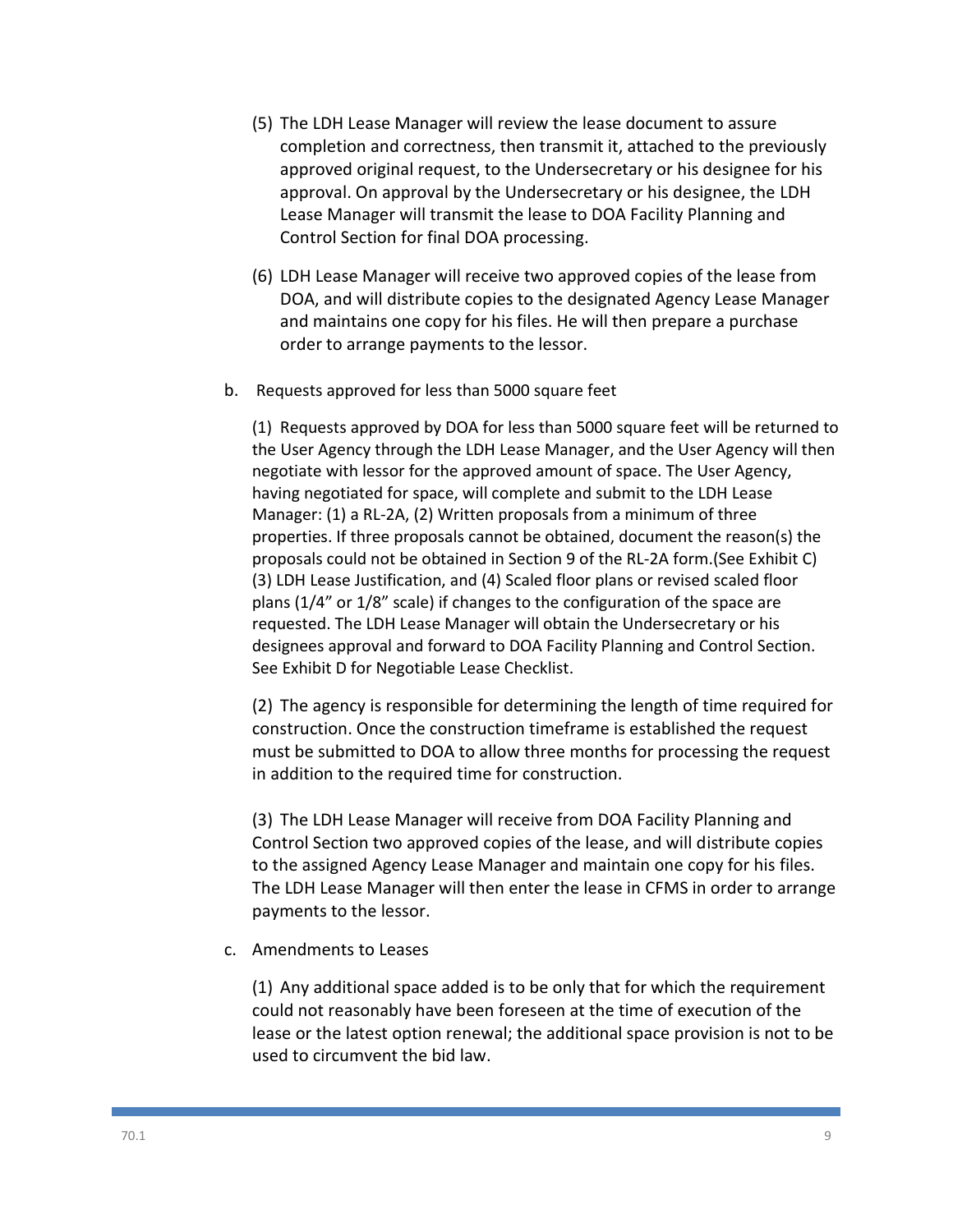(2) Any lease for less than 5,000 square feet may be amended by negotiation between the user agency and the lessor. The square footage of such a lease may be increased up to a total of 4,999 square feet with the approval of the Division of Administration. If the amendment causes the space to measure 5,000 square feet or more, the additional space must be procured in accordance with RS 39:1594 unless it is deemed a sole source or emergency procurement.

(3) Any lease for space of 5,000 square feet or more, may be amended by negotiations between the user agency and the lessor to include up to 4,999 square feet of additional space. Such amendment must also be approved by the Division of Administration. If the amendment adds 5,000 square feet or more, the additional space must be procured in accordance with RS 39:1594 unless it is considered a sole source or emergency procurement.

(4) In the event alterations to or modifications of space currently under lease are required to meet changed operating requirements, a lease may be amended. Such lease amendment may, with the approval of the Division of Administration, provide an adjustment in monthly lease payments not to exceed 25 percent of the original annual lease price per square foot, sufficient to reimburse the lessor for paying for the leasehold improvements. Any adjustment in lease payments shall also require the approval of the Joint Legislative Committee on the Budget. The continuance of a rental adjustment in excess of 25 percent of the original rental rate shall be further contingent on the appropriation of funds in the following fiscal years.

# **IV. EFFECTIVE DATE**

The effective date of this revised policy is November 1, 2012.

# **V. DISCIPLINARY ACTIONS**

Any employee who violates this policy may be subject to disciplinary action up to and including dismissal from employment.

| Date              | <b>Revision</b> |
|-------------------|-----------------|
| August 1, 1976    | Policy created  |
| July 1, 1985      | Policy revised  |
| November 1, 2012  | Policy revised  |
| November 14, 2018 | Policy reviewed |
|                   |                 |

# **VI. REVISION HISTORY**